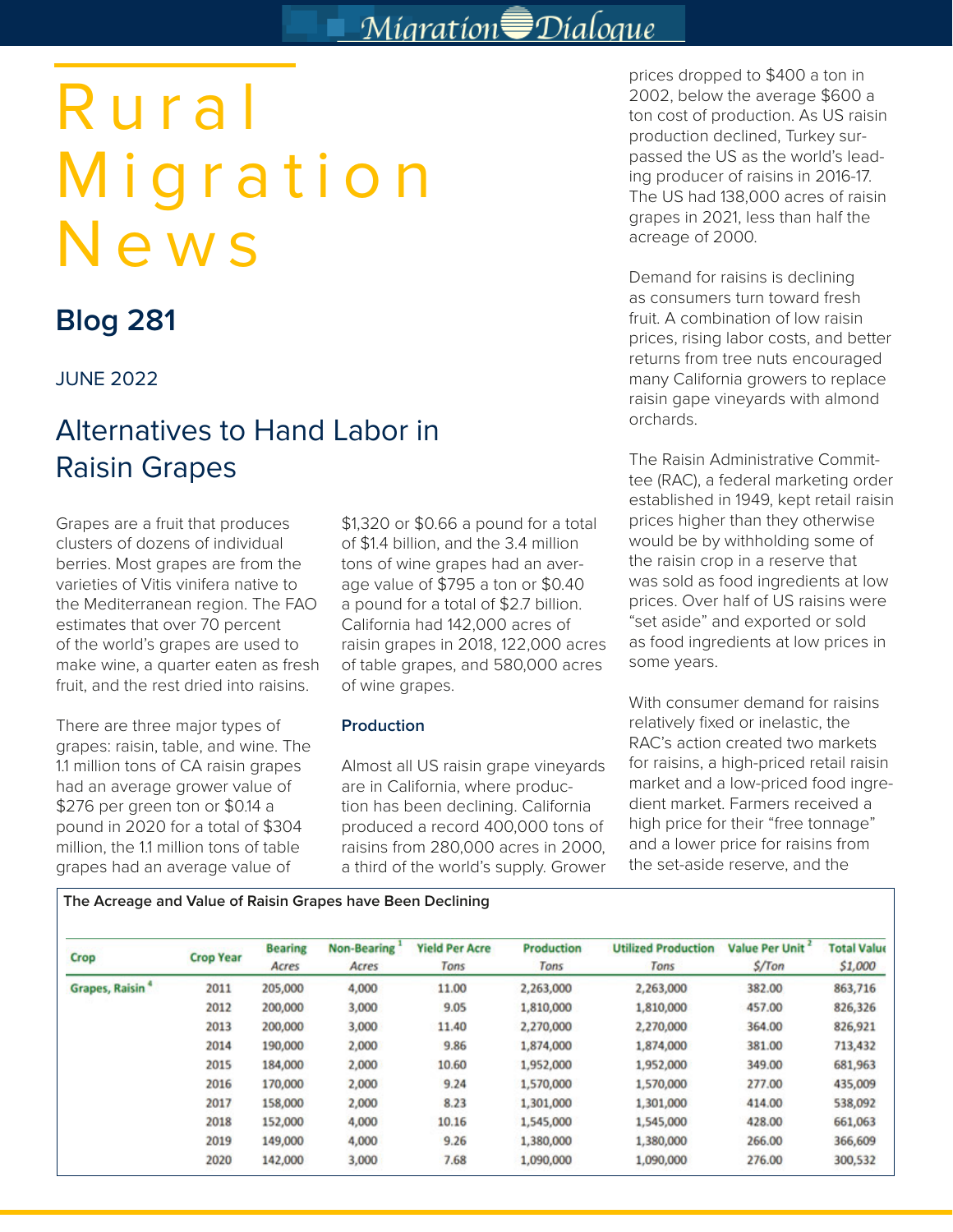blended price increased the total revenue of raisin growers and kept some growers producing raisins. The US Supreme Court in 2015 declared the raisin-reserve system unconstitutional, accelerating the decline in US raisin production.

Over 80 percent of raisin grapes are the Thompson Seedless variety. Farmers in the past waited until a month before the harvest to decide whether to harvest their grapes for wine or raisins. If harvested for raisins, workers wielding knives cut bunches of green grapes into plastic tubs and dumped full tubs with about 25 pounds of grape bunches onto paper trays that are two by three feet and laid between the rows. The green grapes dry into raisins in about two weeks.

#### **Labor**

The harvest labor issue for grape growers is finding enough workers when the sugar levels in their grapes reach at least 20 percent (the percentage of sugar in grapes is called brix, so 20 brix means that the grape juice is 20 percent sugar). The raisin harvest is a race between sugar and rain because, the later raisins are harvested and placed on paper trays to dry into raisins in vineyards, the higher the risk that the drying grapes could be damaged by early rains. On the other hand, harvesting grapes too soon can mean yields and the quality of raisins are lower.

Industry leaders talked of the need to mobilize 60,000 for the six-week harvest in the 1990s. Since the vineyards do not require much labor except for pruning in winter and harvesting in summer, most growers turn to labor contractors to obtain harvest workers. Surveys in the 1990s found that 60 to 70 percent of raisin growers used labor contractors to obtain harvest workers.

#### **California Raisin Grape Acreage has Dropped by Over 50% from 280,000 Acres in 2000**



The workers who harvest raisin grapes are mostly Mexican-born immigrants who rely on several seasonal jobs to support themselves. A late 1990s survey of raisin harvesters found that 94 percent were born in Mexico, they were a median 28 years old, had five years of schooling, and were in the US less than a decade before being interviewed; 60 percent to 70 percent were unauthorized. Most filled 40 to 50 trays an hour and earned more than the state's minimum wage. At

current piece rate wages of \$0.35 to \$0.40 a tray, workers harvesting 40 to 50 trays an hour would earn slightly more than California's minimum wage of \$15 an hour in 2022.

Raisins are sold to packers, including two cooperatives, where they are cleaned, stored, rinsed, and packaged. The Sun-Maid cooperative, founded in 1912, packs 40 percent of US raisins and launched the dancing raisins heard-it-through-the grapevine commercial in the 1980s.

## **Harvesting Raisin Grapes by Hand**



Source: https://ucanr.edu/datastoreFiles/391-325.pdf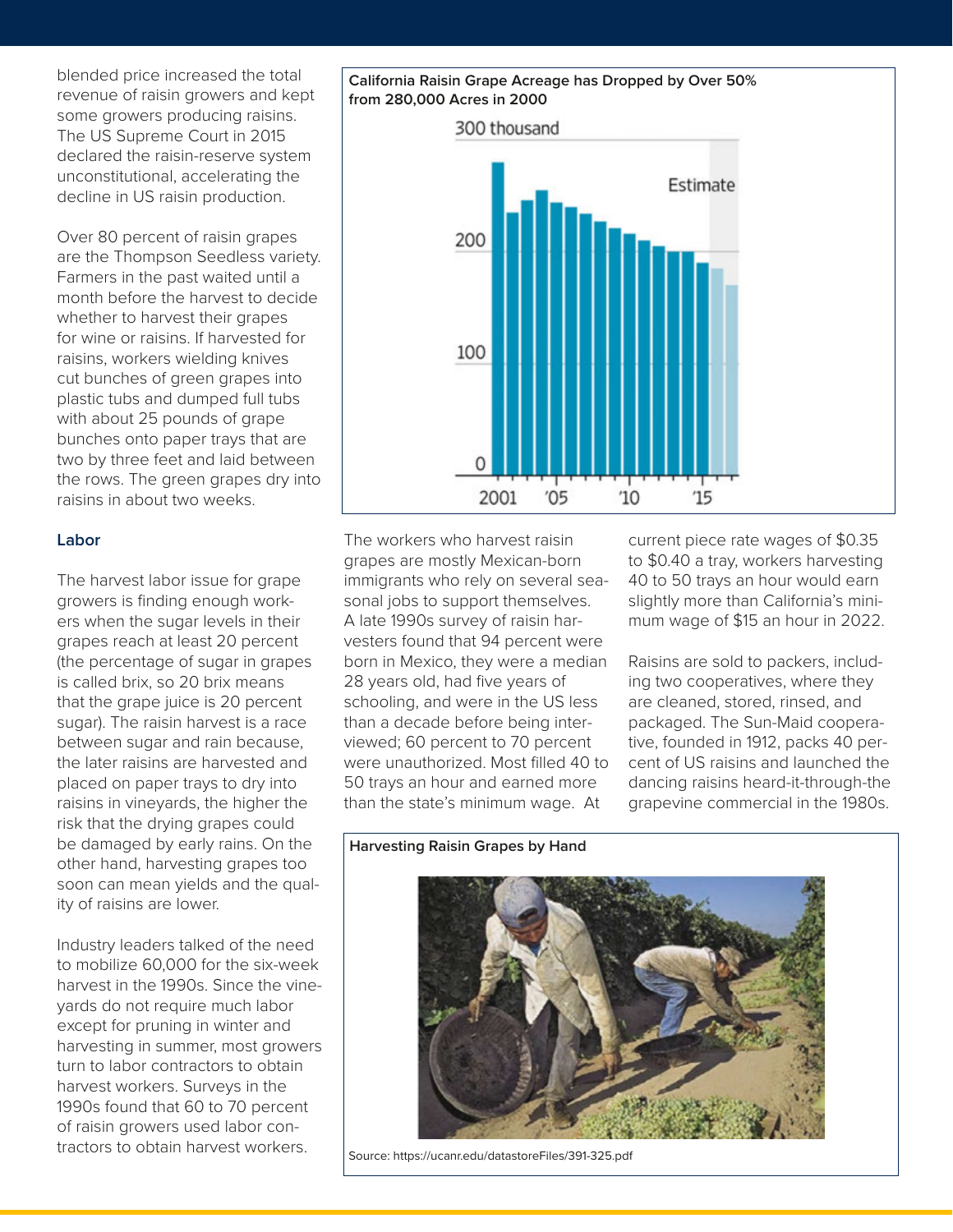#### **Mechanization**

Raisin grapes can be harvested mechanically by drying them while they still on the vine, the dried-onthe-vine (DOV) method. DOV production requires growers to plant varieties that reach optimal sugar levels earlier, such as Fiesta and Selma Pete rather than Thompson Seedless, so that the canes holding bunches of green grapes can be cut in early August to allow the grapes to begin to dry into raisins while they are still hanging in bunches on the vine. When the grapes turn into raisins, they are harvested by winegrape harvesters that use rotating fingers to dislodge the raisins and convey them to bins for transport to processors.

Almost 10 percent of California's raisin grapes were harvested with DOV methods in 2021. The Sunpreme grape variety dries into raisins on the vine without the need to cut canes in winter, and is expected to dominate new plantings of raisin grapes. Sunpreme grapes are pruned by machine during the winter months.

Sunpreme vineyards have more vines per acre, since there is no need to leave space between the rows for drying grapes, and can utilize a smaller trellis because the wires do not need to support the canes that are cut to allow grapes to begin drying on the vine. Pruning can be done by machine, adding to cost savings. However, some Sunpreme raisins fall to the ground before the harvest, reducing yields, and Sunpreme raisins have a slightly different taste.

There is likely to be more mechanical harvesting of raisin grapes, but the major reason for less hand labor in raisin grapes is due to less US raisin production as almond orchards replace raisin vineyards. Almonds are pruned and harvested

#### **Sun-Maid Ran Dancing Raisins Commercials in the 1980s**



**Harvesting Dried Grapes from the Vine**



**Harvesting Partially Dried Grapes on a Continuous Tray**



Source: https://www.capitalpress.com/state/california/mechanical-harvests-of-raisin-grapes-increasedramatically/article\_bbe54a2c-376a-57bf-8441-cab67b98071a.html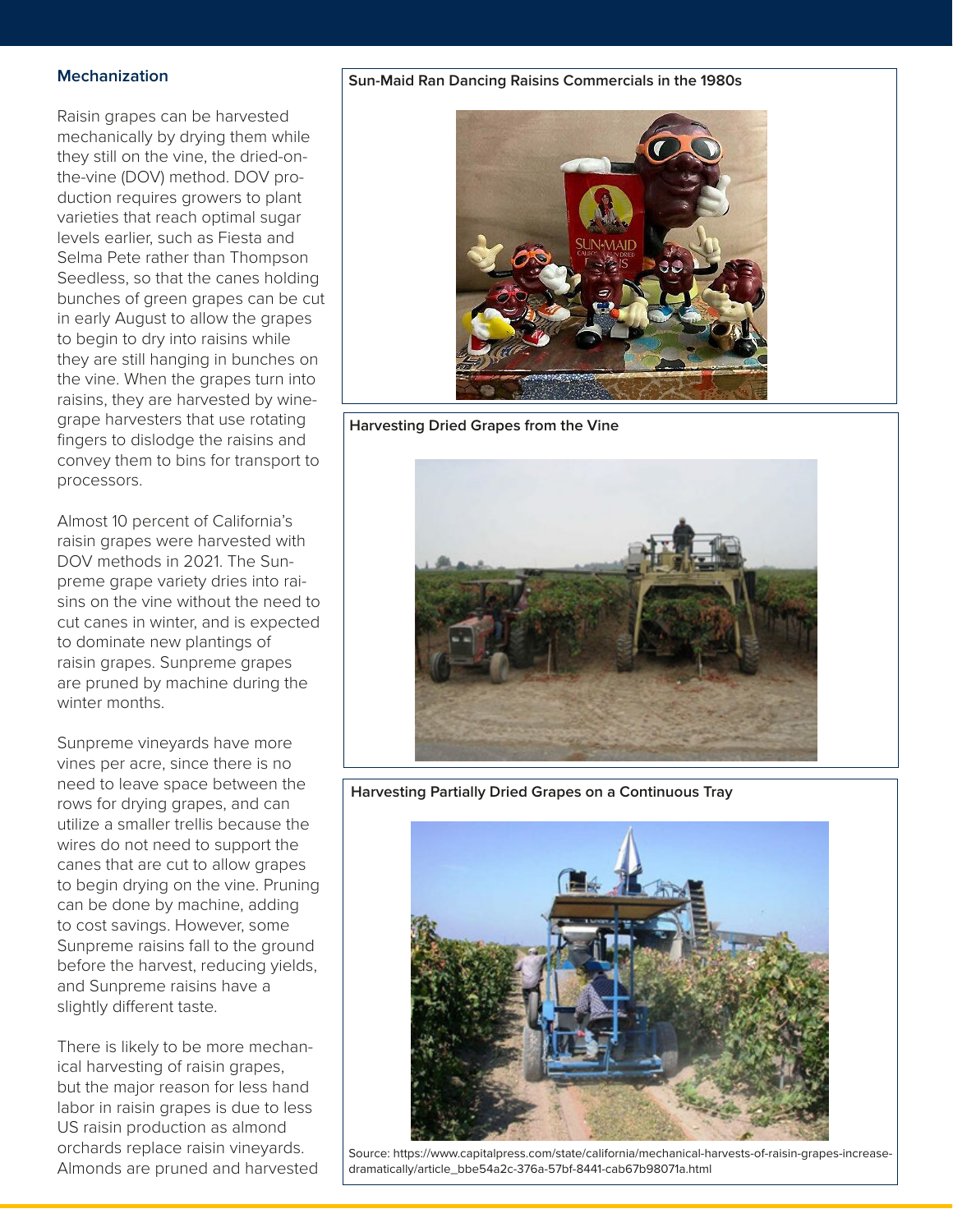|                       |               | Raisin-Type Grapes: Acreage by County, California, 2021 <sup>1</sup> |                             |                              |                             |                                |                        |  |  |  |
|-----------------------|---------------|----------------------------------------------------------------------|-----------------------------|------------------------------|-----------------------------|--------------------------------|------------------------|--|--|--|
|                       | Total acreage | <b>Mechanical harvest</b>                                            |                             | Type of mechanical harvest   |                             |                                |                        |  |  |  |
| County                |               | Acres                                                                | Percent of<br>total acreage | Overhead<br>trellis<br>acres | Continuous<br>tray<br>acres | South side<br>trellis<br>acres | Open<br>gable<br>acres |  |  |  |
| Fresno                | 95,217        | 30,056                                                               | 32                          | 6,088                        | 21,954                      | 554                            | 1,459                  |  |  |  |
| Kern                  | 9,133         | 1.055                                                                | 12                          | 809                          | 207                         |                                |                        |  |  |  |
| Madera                | 21,751        | 9,592                                                                | 44                          | 5,470                        | 4,016                       |                                |                        |  |  |  |
| Tulare                | 5,768         | 709                                                                  | 12                          | 275                          | 376                         |                                |                        |  |  |  |
| <b>Other Counties</b> | 1,899         | 90                                                                   | 5                           |                              | 6                           | 56                             | 230                    |  |  |  |

<sup>2</sup> Included in Other Counties to avoid disclosing data for individual operations.

mechanically, and California's almond acreage rose from less than 500,000 in 1990 to almost 1.5 million in 2022, making almonds California's most valuable crop.

An intermediate labor-saving technique used on about 20 percent of raisin acreage is continuous tray harvesting. Canes are cut to stimulate fruit abscission or the loosening of the berries from the stem. Once the grape berries are partially dried, a wine grape harvester with rotating fingers shakes the partially dried grapes from the vine onto a conveyer belt that transports them to the next row, through a hopper, and onto a continuous paper tray as individual berries. A worker follows behind to spread the grapes onto the tray.

Cutting the canes allows the berries to be dislodged from the canes or vines more easily. The berries retain their cap stems, which reduces juice leakage that leads to stickiness. Partially dried grapes become raisins in a few days, after which the paper tray is picked up by machine and the raisins are conveyed into bins for transport to processors. Continuous tray harvesting requires less retrofitting and investment in vineyards.

Complete DOV harvesting systems raise yields and reduce harvesting costs, but require more upfront investment. DOV vineyards have more vines per acre because there is no need to leave space between the rows for grapes to dry into raisins, so that yields can reach six tons of raisins per acre, three times the usual two tons an acre yield in conventional raisin vineyards.

Conventional vineyards can be replanted with early ripening grape varieties, and trellises can be strengthened so that machines do not damage grape vines that are trained to grow so that the canes are easier to cut. However, surveys of raisin growers find that most are in their 60s and 70s and have less than 50 acres of vineyard, making them reluctant to invest to retrofit their vineyards for machine harvesting.

#### **Turkey Produces a Quarter of the World's Raisins**

#### ESTIMATED WORLD RAISIN/SULTANA/CURRANT PRODUCTION Metric Tons

|                                            |                      | 2020/2021         |                               | 2021/2022                     |                      |                   |                               |                               |
|--------------------------------------------|----------------------|-------------------|-------------------------------|-------------------------------|----------------------|-------------------|-------------------------------|-------------------------------|
| <b>COUNTRY</b>                             | BEG.<br><b>STOCK</b> | <b>PRODUCTION</b> | <b>TOTAL</b><br><b>SUPPLY</b> | <b>ENDING</b><br><b>STOCK</b> | BEG.<br><b>STOCK</b> | <b>PRODUCTION</b> | <b>TOTAL</b><br><b>SUPPLY</b> | <b>ENDING</b><br><b>STOCK</b> |
| <b>TURKEY</b>                              | 35,000               | 300,000           | 335,000                       | 60,000                        | 60,000               | 300,000           | 360,000                       | 85,000*                       |
| <b>USA</b>                                 | 125,000              | 196,000           | 321,000                       | 89,000                        | 89,000               | 209,000           | 298,000                       | 66,000*                       |
| <b>IRAN</b>                                | 0                    | 180,000           | 180,000                       | 25,000                        | 25,000               | 176,000           | 201,000                       | 0                             |
| <b>INDIA</b>                               | 0                    | 145,000           | 145,000                       | 2,000                         | 2,000                | 149,000           | 151,000                       | 20,000*                       |
| <b>CHINA</b>                               | 20,000               | 100,000           | 120,000                       | 15,000                        | 15,000               | 110,000           | 125,000                       | 0                             |
| <b>UZBEKISTAN</b>                          | 0                    | 85,000            | 85,000                        | 0                             | 0                    | 89,000            | 89,000                        | 7,000*                        |
| SOUTH AFRICA                               | 10,000               | 64,000            | 74,000                        | 3,000                         | 3,000                | 78,000            | 81,000                        | $8,500*$                      |
| CHILE                                      | 7,800                | 61,500            | 69,300                        | 7,000                         | 7,000                | 63.000            | 70,000                        | $3,000*$                      |
| ARGENTINA                                  | 1,000                | 40,000            | 41,000                        | 1,000                         | 1,000                | 42,000            | 43,000                        | 0                             |
| AFGHANISTAN                                | Ō                    | 28,000            | 28,000                        | 0                             | 0                    | 29,000            | 29,000                        | 0                             |
| <b>GREECE</b>                              | 3,000                | 22,000            | 25,000                        | 0                             | 0                    | 22,000            | 22,000                        | 0                             |
| <b>AUSTRALIA</b>                           | 1,600                | 11,500            | 13,100                        | 1,000                         | 1,000                | 14,000            | 15,000                        | 0                             |
| <b>OTHERS</b>                              | Ō                    | 20,000            | 20,000                        | Ō                             | 0                    | 20,000            | 20,000                        | 0                             |
| <b>WORLD TOTAL</b>                         | 203,400              | 1,253,000         | 1,456,400                     | 203,000                       | 203,000              | 1,301,000         | 1,504,000                     | 189,500                       |
| WORLD CONSUMPTION (T. Supply - End. Stock) |                      |                   |                               | 1.253,400                     |                      |                   |                               | 1,314,500                     |